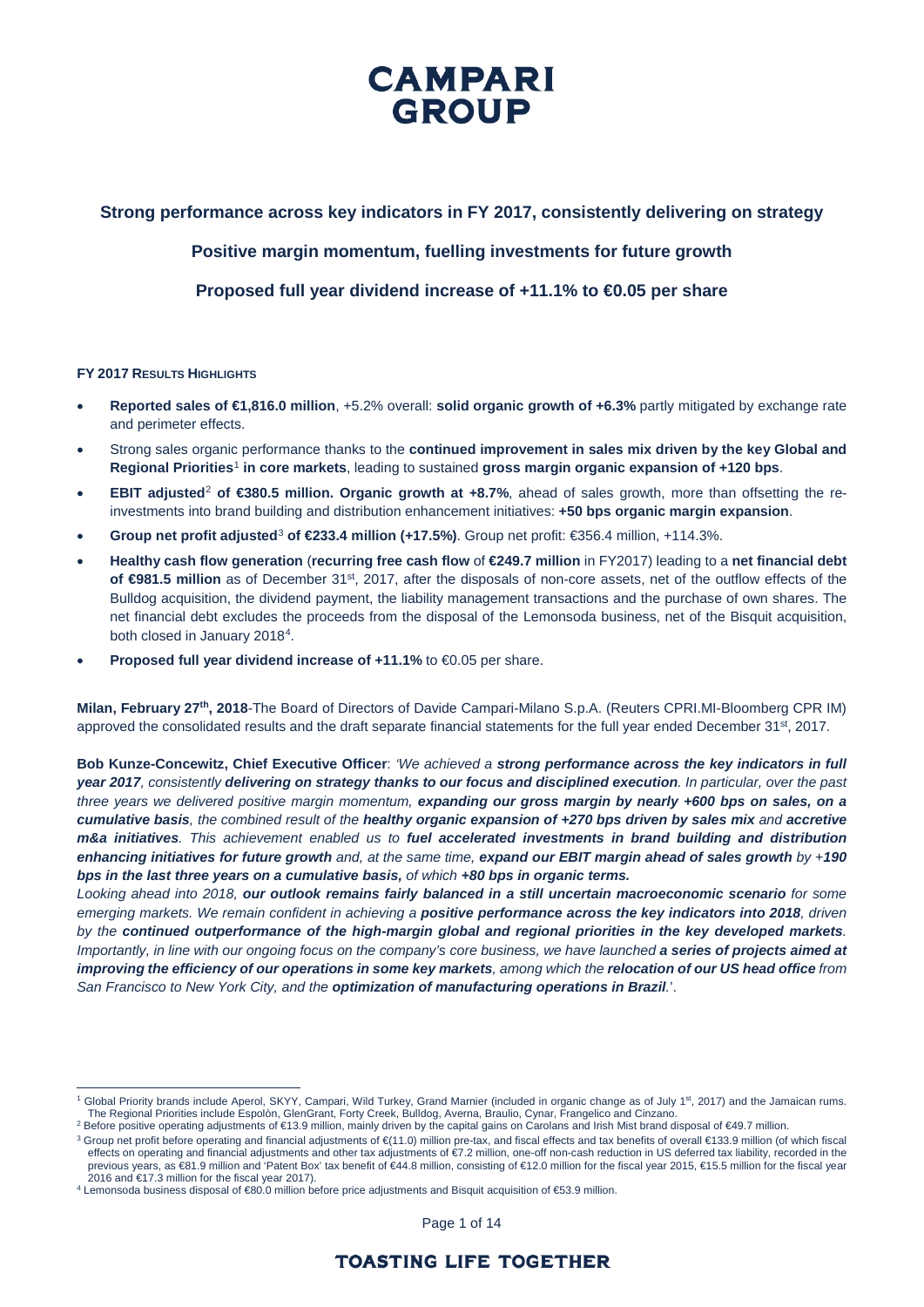

#### **SUMMARY FINANCIAL INFORMATION FOR THE FULL YEAR ENDED 31 DECEMBER 2017**

|                                         | FY 2017            | FY 2016            | Reported | Organic | <b>Forex</b> | <b>Perimeter</b> |
|-----------------------------------------|--------------------|--------------------|----------|---------|--------------|------------------|
|                                         | $\epsilon$ million | $\epsilon$ million | change   | change  | impact       | impact           |
| <b>Net sales</b>                        | 1,816.0            | 1,726.5            | 5.2%     | 6.3%    | $-0.8%$      | $-0.4%$          |
| <b>Gross profit</b>                     | 1,075.0            | 984.6              | 9.2%     | 8.6%    | $-0.8%$      | 1.4%             |
| % on sales                              | 59.2%              | 57.0%              |          |         |              |                  |
| EBIT adjusted $2$                       | 380.5              | 352.5              | 7.9%     | 8.7%    | $-0.9%$      | 0.1%             |
| % on sales                              | 21.0%              | 20.4%              |          |         |              |                  |
| <b>EBIT</b>                             | 394.3              | 319.4              | 23.5%    |         |              |                  |
| Group net profit adjusted <sup>3</sup>  | 233.4              | 198.6              | 17.5%    |         |              |                  |
| Group net profit                        | 356.4              | 166.3              | 114.3%   |         |              |                  |
| EBITDA adjusted <sup>2</sup>            | 437.6              | 405.3              | 8.0%     | 8.9%    | $-0.9%$      | $-0.1%$          |
| % on sales                              | 24.1%              | 23.5%              |          |         |              |                  |
| <b>EBITDA</b>                           | 451.4              | 372.1              | 21.3%    |         |              |                  |
| EPS adjusted fully diluted $(\bigoplus$ | 0.20               | 0.17               | 17.2%    |         |              |                  |
| Free cash flow, of which:               | 227.0              | 243.2              |          |         |              |                  |
| Recurring free cash flow                | 249.7              | 300.8              |          |         |              |                  |
| <b>Net financial debt</b>               | 981.5              | 1,192.45           |          |         |              |                  |
| Proposed full year dividend per share   | 0.05               | 0.045              | $+11.1%$ |         |              |                  |

#### **GUIDANCE FOR 2018**

**Positive performance across key indicators into 2018**, driven by the continued outperformance of the high-margin global and regional priorities in the key developed markets.

In terms of **organic growth**, the gross margin is expected to continue benefitting from the favourable sales mix, balancing the price hike in agave. The A&P investments are expected to increase in line with the sales organic growth, with an increased skew in Q1 2018, and the structure costs to remain stable as percentage of sales in organic terms.

Perimeter is estimated to negatively impact sales by €(70) million<sup>[6](#page-1-1)</sup> and EBIT adjusted by €(16) million in full year 2018<sup>[7](#page-1-2)</sup>, reflecting further portfolio streamlining and the agency brand discontinuations. Moreover, external growth is expected to have a broadly neutral effect on EBIT adjusted margin as a percentage of net sales, as gross margin accretion will be offset by a dilution effect from A&P investments and SG&A due to the disposals of non-core assets.

**Forex** is estimated to negatively impact net sales by €(90) million<sup>6</sup> and EBIT adjusted by €(24) million in full year 201[8](#page-1-3)<sup>8 [9](#page-1-4)</sup>, driven by the progressive strengthening of the Euro against the US Dollar.

The **non-recurring costs** related to the new initiatives, such as the relocation of the US head office and the optimization of the manufacturing operations in Brazil, are expected to be broadly offset by the **capital gain** from the soft drink business disposal.

**Taxation** is expected to continue benefitting from the 'Patent box' tax relief in Italy (tax saving of €17.3 million in FY2017), while the benefit from US tax reform is estimated to become more meaningful as of 2019 once the non-recurring costs linked to the US head office relocation are fully absorbed.

Page 2 of 14

<span id="page-1-0"></span> <sup>5</sup> After reclassifications of €7.2 million to the opening balance sheet as a result of the final purchase price allocation of the Grand Marnier acquisition values. <sup>6</sup> After IFRS 15 implementation.

<span id="page-1-1"></span><sup>7</sup> Revised estimate vs. perimeter effect guidance provided upon 9M 2017 results announcement of c. €(50) million in sales and €(15) million in EBIT.

<span id="page-1-3"></span><span id="page-1-2"></span> $^8$  Based on EUR/US Dollar exchange rate at 1.25 and other currencies at spot rates projected for the full FY2018.

<span id="page-1-4"></span><sup>&</sup>lt;sup>9</sup> Revised estimate vs. FX effect guidance provided upon 9M 2017 results announcement of c. €(30) million in sales and €(10) in EBIT.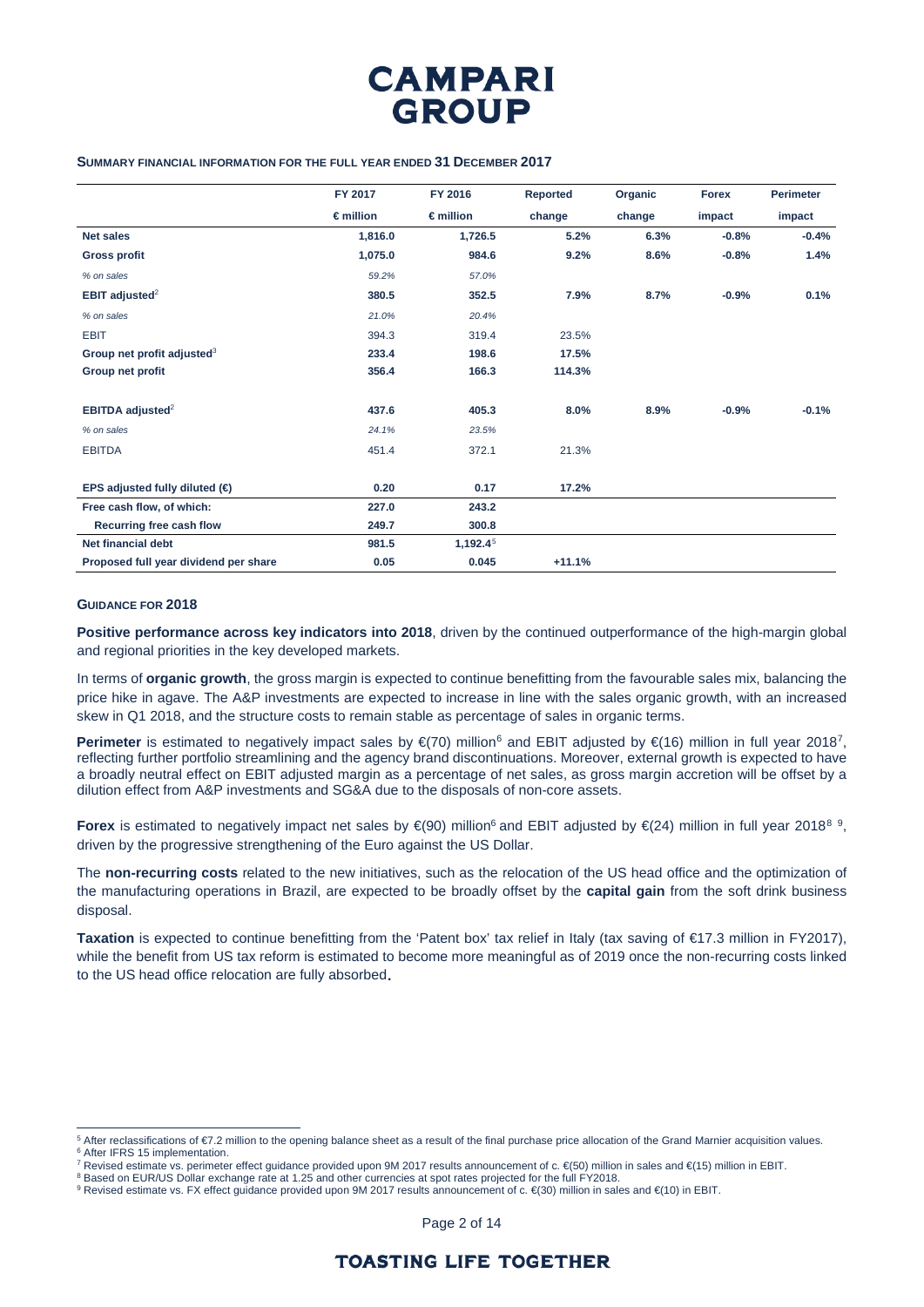

### **REVIEW OF 2017 FULL YEAR RESULTS**

In 2017 **Group sales** totalled **€1,816.0 million,** showing an increase of +5.2%. The **organic sales growth** was **+6.3%**, thanks to the **continued outperformance of Global Priorities, up by +7.7%** driven by Aperol and Campari, and the **Regional Priorities up by +13.0%**, driven by Espolòn, Bulldog and GlenGrant. In geographic terms **the Americas, NCEE**[10](#page-2-0) and **SEMEA**<sup>[11](#page-2-1)</sup> all contributed to the solid organic growth.

The **exchange rate effect was slightly negative at -0.8%**, mainly due to the progressive strengthening of the Euro against the US Dollar, particularly in the fourth quarter. The **perimeter effect** of **-0.4%** was driven by the combined effect of the Grand Marnier acquisition, the sale of non-core businesses, such as Carolans and the still wine business, and the termination of some agency brands. The acquisition of Bulldog London Dry Gin (which closed in February 2017) did not produce any perimeter effects as the brand was already integrated into the Group's distribution network.

**Gross profit** was up by +9.2% to €1,075.0 million, at 59.2% on net sales. It grew organically by +**8.6%,** generating a **margin expansion of +120 bps** driven by favourable sales mix, in line with the Group's strategy.

**Advertising and Promotion spending (A&P)** increased overall by +11.0% to **€342.5 million**, at 18.9% of sales. It grew organically by +9.2%, though normalising in the second half 2017 as planned, reflecting **major investments in global campaigns and activations behind the key Global and Regional Priorities**.

**CAAP** (Contribution after A&P) was up by +**8.3%** to **€732.4 million** (+8.3% organically), at 40.3% of sales.

**Structure costs**, i.e. selling, general and administrative costs, were up by +8.8% to **€351.9 million**, at 19.4% of sales. The organic increase was **+7.9%,** reflecting the route-to-market investments in US, South Africa, Global Travel Retail and Peru, which were mitigated by the efficiencies released by the Grand Marnier company integration from the second half of 2017.

**EBITDA adjusted** was up by **+8.0%** to **€437.6 million** (+8.9% organic growth), at 24.1% of sales.

**EBIT adjusted** increased by **+7.9%** to **€380.5 million, at 21.0% of sales**. Organic growth was **+8.7%, ahead of sales growth**, more than offsetting the re-investments into brand building and distribution enhancement initiatives, thus delivering **+50 bps organic accretion on net sales**.

**Operating adjustments** were positive by **€13.9 million**, mainly attributable to the capital gain on Carolans and Irish Mist disposal of  $\epsilon$ 47.9 million, net of transactions costs and provisions for restructuring costs<sup>12</sup>.

**EBITDA** reached **€451.4 million**, at 24.9% of sales.

**EBIT** reached **€394.3 million**, at 21.7% of sales.

**Net financial costs were €40.0 million**, down by €18.5 million, thanks to the reduced average cost of debt following the recent liability management transaction, which generated a **one-off financial adjustment** of **€(24.8) million**[13](#page-2-3).

**Group pre-tax profit adjusted** was **€337.7 million (+14.6%). Group pre-tax profit** was **€326.7 million**, an increase of **+38.0%.**

**Tax was a positive income of €29.7 million**, driven by the 'Patent Box' one-off tax benefit of €44.8 million relating to the fiscal years 2015, 2016 and 2017, as well as a one-off non cash benefit of €81.9 million related to the reduction in the US deferred tax liability, recorded in previous years, due to the change in the local tax rate introduced by the US tax reform in 2018 (Tax Cuts and Jobs Act).

#### **Group net profit adjusted**<sup>3</sup> was **€233.4 million (+17.5%). Group net profit** was **€356.4 million**, an increase of **+114.3%.**

**Free cash flow** was €227.0 million overall in 2017, of which the **recurring free cash flow** was **€249.7 million**.

Net financial debt stood at €981.5 million as of December 31<sup>st</sup>, 2017, down from €1,192.4 million as of December 31<sup>st</sup>, 2016<sup>5</sup>, thanks to the healthy cash flow generation, and after disposals of non-core assets, net of the outflow effects of the Bulldog acquisition, the dividend payment, the liability management transactions and the purchase of own shares<sup>14</sup>.

<span id="page-2-0"></span> <sup>10</sup> North, Central and Eastern Europe.

<span id="page-2-1"></span><sup>&</sup>lt;sup>11</sup> South Europe, Middle East and Africa.<br><sup>12</sup> In FY 2016 negative adjustments of  $\infty$ (33.2) million, attributable to transaction and restructuring costs.

<span id="page-2-3"></span><span id="page-2-2"></span><sup>&</sup>lt;sup>13</sup> Financial adjustment mainly due to the delta value between the purchase price of the bonds bought back and their nominal value.

<span id="page-2-4"></span><sup>14</sup> Overall value of the Bulldog acquisition of €82.3 million (including the estimated earn out), liability management cash outflow of €23.2 million, the value of the Chilean winery disposal of €30.0 million, the French winery disposal of €20.1 million, and Carolans & Irish Mist disposal of €139.8 million (at the exchange rate at *closing* date).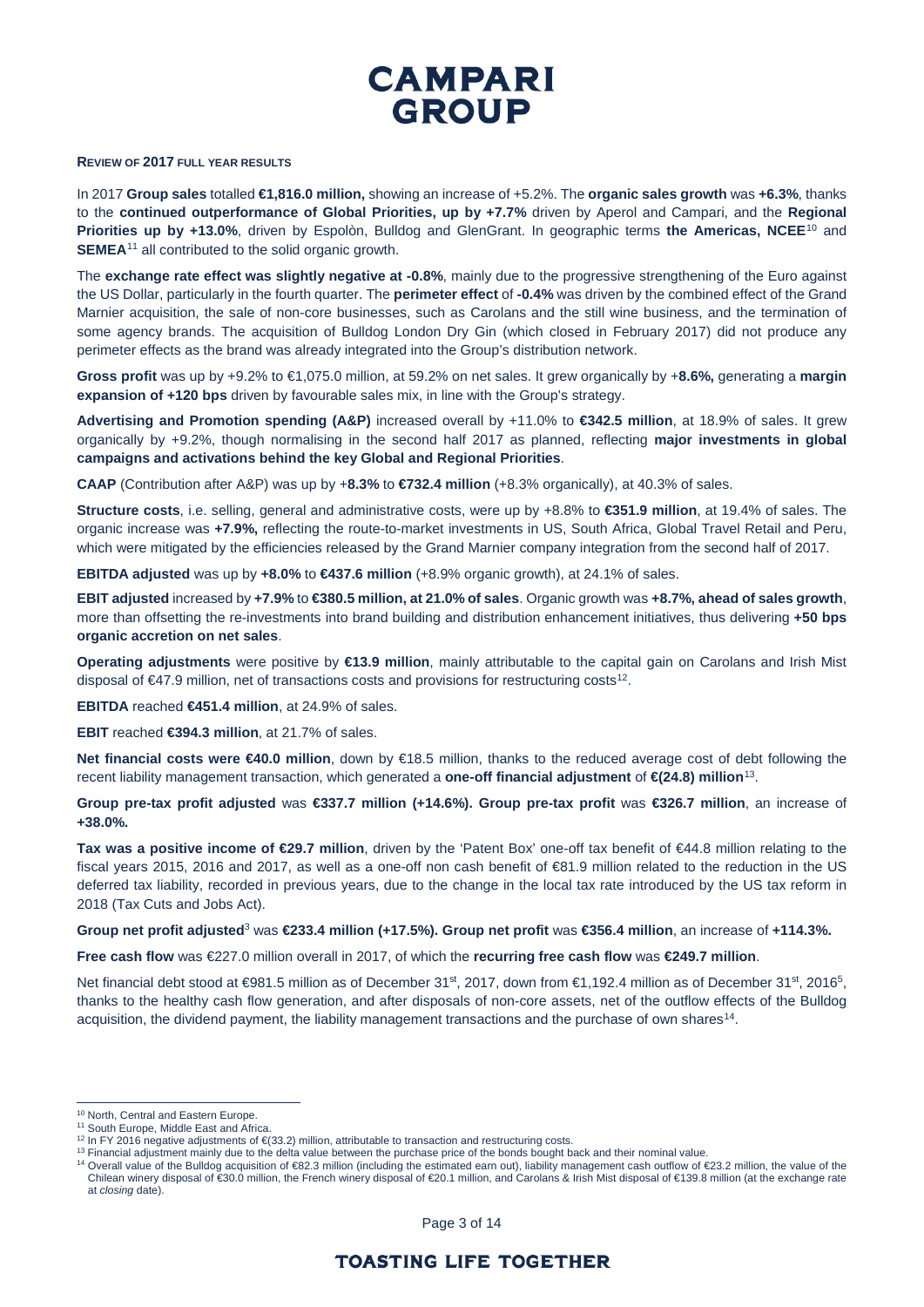**Net debt to EBITDA pro-forma ratio** was 2.0 **times as of December 31st, 2017**, down from 2.9 times as of December 31st, 2016. The net debt position and EBITDA pro-forma ratio as of 2017 year end exclude the proceeds from the disposal of the Lemonsoda business, net of the Bisquit acquisition as the two transactions closed respectively in January  $2^{nd}$  and  $31^{st}$ , 2018.

#### **REVIEW OF CONSOLIDATED SALES FOR FULL YEAR 2017**

Looking at sales by region, the **Americas** (43.7% of total Group sales) posted an **overall change** of **+9.3%**, with an **organic growth** of **+7.6%**, an exchange rate impact of -2.4% and a perimeter effect of +4.1%. The **US, the Group's largest market** (25.5% of total Group sales) registered a **positive organic performance of +3.4**%, driven by the **Wild Turkey** portfolio, **Espolòn** and **Cabo Wabo** tequilas, the **Jamaican rum** and **Grand Marnier**, as well as the continued double-digit growth in **Aperol** and **Campari**. These results were mitigated by the negative performance of **SKYY,** due to strong competitive pressure, reduced innovation in infusions and difficult trading in third quarter as hurricanes affected two key states for the brand. Sales in **Jamaica** (4.6% of total Group sales) **registered an organic change of +9.8%**, driven by Campari (up by double-digit) and the rum portfolio, in particular Wray&Nephew Overproof and Appleton Estate. Sales in **Brazil** (3.5% of total Group sales) registered an **organic sales growth of +4.9%**, despite the continued macroeconomic weakness, thanks to **Campari, Aperol**  and **Dreher.** Sales in **Argentina** (2.8% of total Group sales) **registered an organic increase of +30.3%**, driven by **Campari**, **SKYY**, **Cinzano vermouth** and **Cynar**, as well as **Aperol**, up double-digit in both value and volume terms. Sales in **Canada**  (3.2% of total Group sales) registered a **positive organic growth of +6.0%**, driven by SKYY, Aperol, Campari and Forty Creek. Sales in **Mexico and Peru** delivered strong results on the year, **up double-digit**.

Sales in **Southern Europe, Middle East and Africa**[15](#page-3-0) (29.5% of total Group sales) registered an overall change of +0.7%, driven by an **organic growth of +5.6%**, a positive exchange rate impact of +0.2% and a negative perimeter effect of -5.1%. The **organic performance** in the **Italian market** (21.9% of total Group sales) **was positive** (**+2.0%**), driven by the continued positive trend of **Aperol**, **Campari** and **Crodino**, compensating for the slight decline of Campari Soda. The **region's other markets** (7.6% of Group net sales) **showed overall a very strong performance,** driven by the double-digit growth of **France**  (Campari, Aperol, Riccadonna and GlenGrant) and **Spain** (Aperol, Cinzano and Campari), as well as very satisfactory results of **South Africa** (SKYY, Aperol and GlenGrant). **Nigeria showed a positive growth**, driven by SKYY and American Honey. **Global Travel Retail** net sales were up by **+8.5%**, with very good performances of Aperol, SKYY Vodka, Bulldog, GlenGrant and Grand Marnier.

Sales in **North, Central and Eastern Europe** (19.9% of total Group sales) **increased by +5.0%** overall, driven by an **organic change of +7.2%**, an exchange rate effect of +0.7% and a perimeter effect of -2.9%. **Germany** (8.7% of total Group sales) registered a **slight decline** on the year **(-2.6%)**, impacted by **adverse weather conditions** in the summer, largely attributable to **low-margin brands Cinzano sparkling wine** and **vermouth** as well as **the agency brands**. These negative results were in part offset by the continued growth of **Aperol (+11.5%)**, **Frangelico**, **Bulldog**, **SKYY** and **Wild Turkey bourbon**. Sales in **Russia** (3.5% of total Group sales) registered a **positive organic performance (+40.6%)**, **with very good growth** of **Mondoro, Cinzano, Aperol, Espolòn** and **Wild Turkey bourbon**. The **region's other markets** (7.7% of Group net sales) registered an **overall positive organic growth (+10.8%)**, mainly driven by the **UK** (+13.8%, driven by Aperol, Bulldog, Campari and the Jamaican rums), **Austria, Poland** and **Czech Republic**, largely driven by Aperol and Campari.

Sales in **Asia Pacific** (6.9% of total Group sales) **increased by +0.8% overall**, with an **organic change of -0.8%**, an exchange rate effect of +0.7% and a perimeter effect of +0.9%. **Australia** (4.8% of total Group sales) registered a **-0.6% decline**, despite the **positive momentum throughout the second half of the year**, recovering after the slow start to the year due to poor weather conditions. The positive trend in **Aperol**, **GlenGrant** and **Espolòn**, up **double-digit**, and **SKYY** was more than offset by the weakness in **Wild Turkey ready-to-drink**, due to the persistent competitive pressure in the category, and a **decline in co-packing sales**. **Asia** (2.1% of total Group sales) was down by -1.4%: the growth in **China** (+7.3%), driven by GlenGrant, SKYY and Wild Turkey bourbon, was completely offset by the rest of Asia, particularly Japan, due to route-to-market changes, though mitigated by the growth of **Campari, SKYY** and **Aperol**.

**Global Priority sales** (52.5% of total) **grew organically by +7.7% in 2017**. **Aperol, the Group's largest brand,** continued to outperform **(+19.5%)**, driven by the sustained growth in the **brand's core markets** (**Italy**, **Germany, Austria** and **Switzerland**), the **double-digit growth in high potential markets** like France (+27.3%), Spain (+40.1%), US (+51.3%) and UK, **as well as in seeding markets** such as Canada, Brazil, Chile, Australia and Eastern Europe. **Campari** continued its positive momentum, up **+9.8% organically**, driven by the very good performance in the **US (+11.9%)**, **France, Austria**, **Brazil,** 

Page 4 of 14

<span id="page-3-0"></span><sup>&</sup>lt;sup>15</sup> Including Global Travel Retail.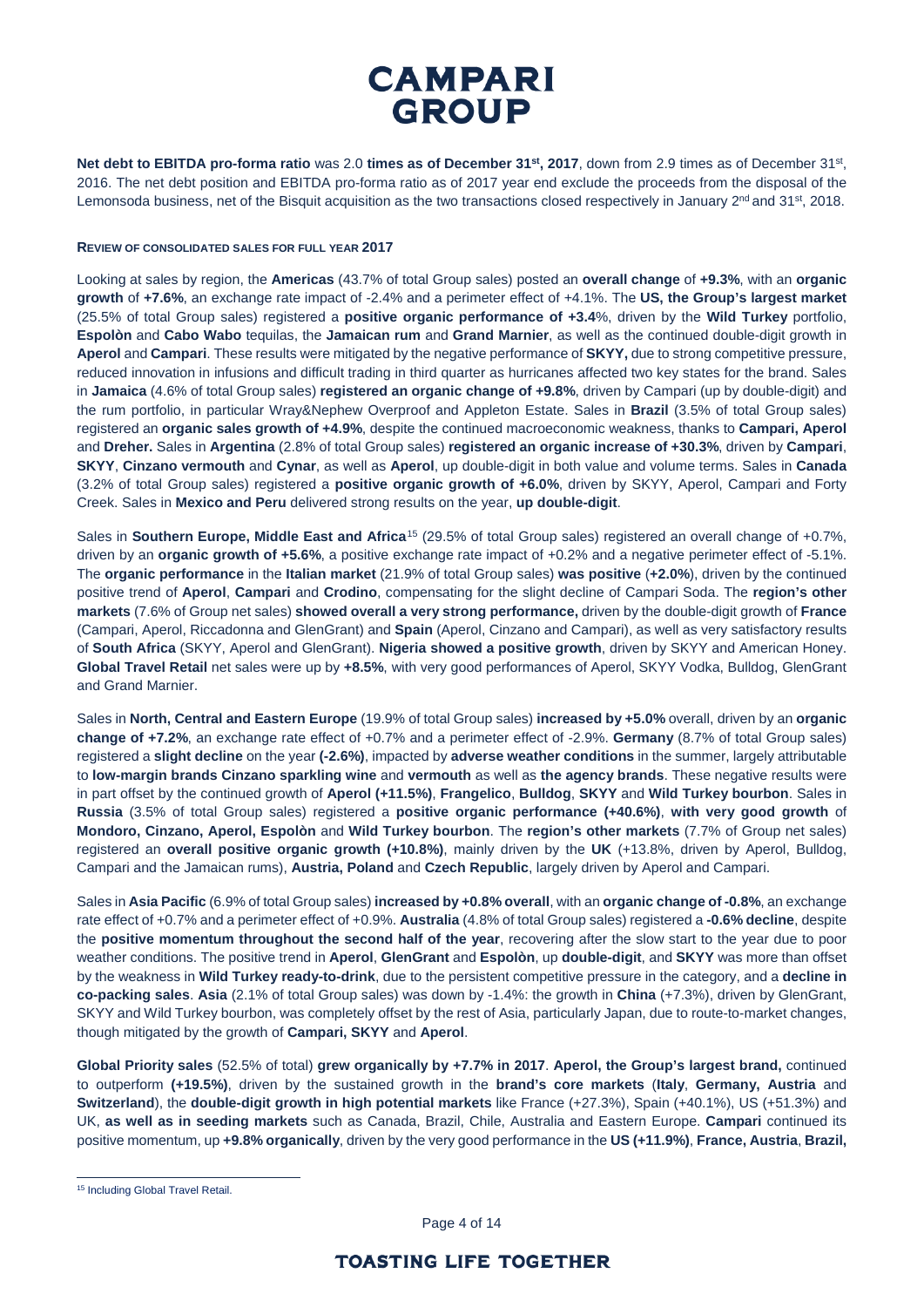

**Japan, Argentina** and **Jamaica**, as well as a strong growth in the brand's **core Italian market (+5.2%)**. The good performance was mitigated by Germany due to the poor weather conditions during summer. **SKYY** sales registered an **organic change of -3.5%**: the solid growth achieved in the international markets (27.0% of global sales value, including **Canada**, **Argentina, Mexico, South Africa** and **China**), up +**20.1%**, was unable to offset the persistent weakness in the core US market, with shipments down **high-single digit**, impacted by strong competitive pressure, reduced innovation in infusions and trading difficulties due to the hurricanes which affected the two largest states by value in the third quarter. **Wild Turkey,** which includes **American Honey,** registered a **positive organic change of +6.4%,** driven by a solid growth in **Wild Turkey bourbon** in its key **US market (+9.4%)** and high-potential markets (Russia, the UK, Canada, Poland, China and South Africa). **Russell's Reserve continues to grow by double-digit in the core US market** whilst American Honey was up in the US and in smaller markets. **Grand Marnier**, included in the Group's organic growth as of the third quarter 2017, grew by **+1.8%**, driven by core US and Canadian market, following the discontinuation of flavours and non-cognac versions and the heavy discounting by the previous distributors in the off-premise channel. The **Jamaican rums**, including **Appleton Estate**, **J.Wray** and **Wray&Nephew Overproof**, showed a **positive organic growth of +6.3%** thanks to Jamaica (+7.3%), UK, US as well as Mexico.

**Regional Priorities** (16.7% of total) grew by **+13.0%** in 2017. **Espolòn grew by +57.9%**, **benefitting from the continued double-digit growth in the core US market (+57.1%)** and a positive development in new markets for the brand, such as **Australia, Russia, Italy** and **Canada**. **GlenGrant** registered **positive growth** of (+10.1%), particularly driven by **France**, **South Africa, China, Australia**, and **Global Travel Retail**. **Forty Creek** registered a **change of -5.0%**, with **positive** growth in **Canada** hampered by the **decline** in the **US**, due to the hurricanes in Texas, the brand's largest state, as well as the transition to the new packaging. The Italian bitters **registered a positive growth of +2.7%**, driven by good results from Braulio (thanks to Italy and Switzerland) as previous constraints are currently being solved, as well as strong double-digit growth of Averna in the US and the strong growth of Cynar in Argentina and US. **Frangelico** registered a **good performance in the year (+2.4%)**, thanks to the strong growth in Germany, the UK and Mexico. **Bulldog,** entering the Regional brand portfolio during the first quarter of 2017, **grew by +32.3%** on the back of a good performance in US, UK, Italy and Global Travel Retail. **Cinzano** showed an **overall good organic result (+7.0%)**, mainly driven by Cinzano sparkling wines and vermouth in the Russian market as well as Cinzano vermouth in Argentina, more than compensating the negative performance of the Cinzano portfolio in Germany. **Other sparkling wines** (**Riccadonna** and **Mondoro**) increased organically by **+19.8%**, thanks to the positive performance of core France and Russia.

**Local Priorities (12.3% of total) grew by +1.3%** in 2017. **Campari Soda** declined slightly (-1.1%), despite a recovery in the third quarter. **Crodino** registered a positive growth (+3.1%), after a good growth in the core Italian market during the summer thanks to product innovation and marketing support. The **Wild Turkey ready-to-drink** range declined in Australia, due to competitive pricing pressure and poor weather conditions at the start of the year. The **Brazilian brands** were positive (+2.8%).

#### **NEW INITIATIVES**

#### **Relocation of US subsidiary Campari America headquarters from San Francisco to New York City**

Campari Group announced today the relocation of its US subsidiary Campari America headquarters from San Francisco to New York City in the fall of 2018. Located in midtown Manhattan, the new offices will house the US business operations and the North America regional executives and support teams.

This move will put Campari America, Campari Group's number-one sales generating area, closer to the Group's worldwide headquarters in Milan, the production facilities in Kentucky, the Group's operations in Jamaica, Mexico and Canada, as well as to the Group's key distributor partners in the US. The new office will also place Campari squarely in the epicentre of the American creative and spirits industries.

#### **Optimisation of manufacturing facilities in Brazil**

The Group has decided to restructure its local operations in Brazil via the closing of one facility during July 2018, in order to achieve higher operational efficiency in this market.

The operational improvement will ensure the long-term sustainability of the Group's operations in Brazil, while the supply of the consumer market and of customers will not be affected. Campari Group confirms its commitment to continue to invest in the growth of Campari brands in Brazil.

#### **OTHER RESOLUTIONS**

#### **IFRS 15-Revenue from Contracts with Customers (applicable from 1 January 2018)**

The new accounting standard IFRS 15 will be implemented as of fiscal year 2018. Under IFRS 15 certain A&P expenses will be reclassified in deduction of sales. The reclassification is neutral on EBIT value but has an impact on margin ratios on sales

Page 5 of 14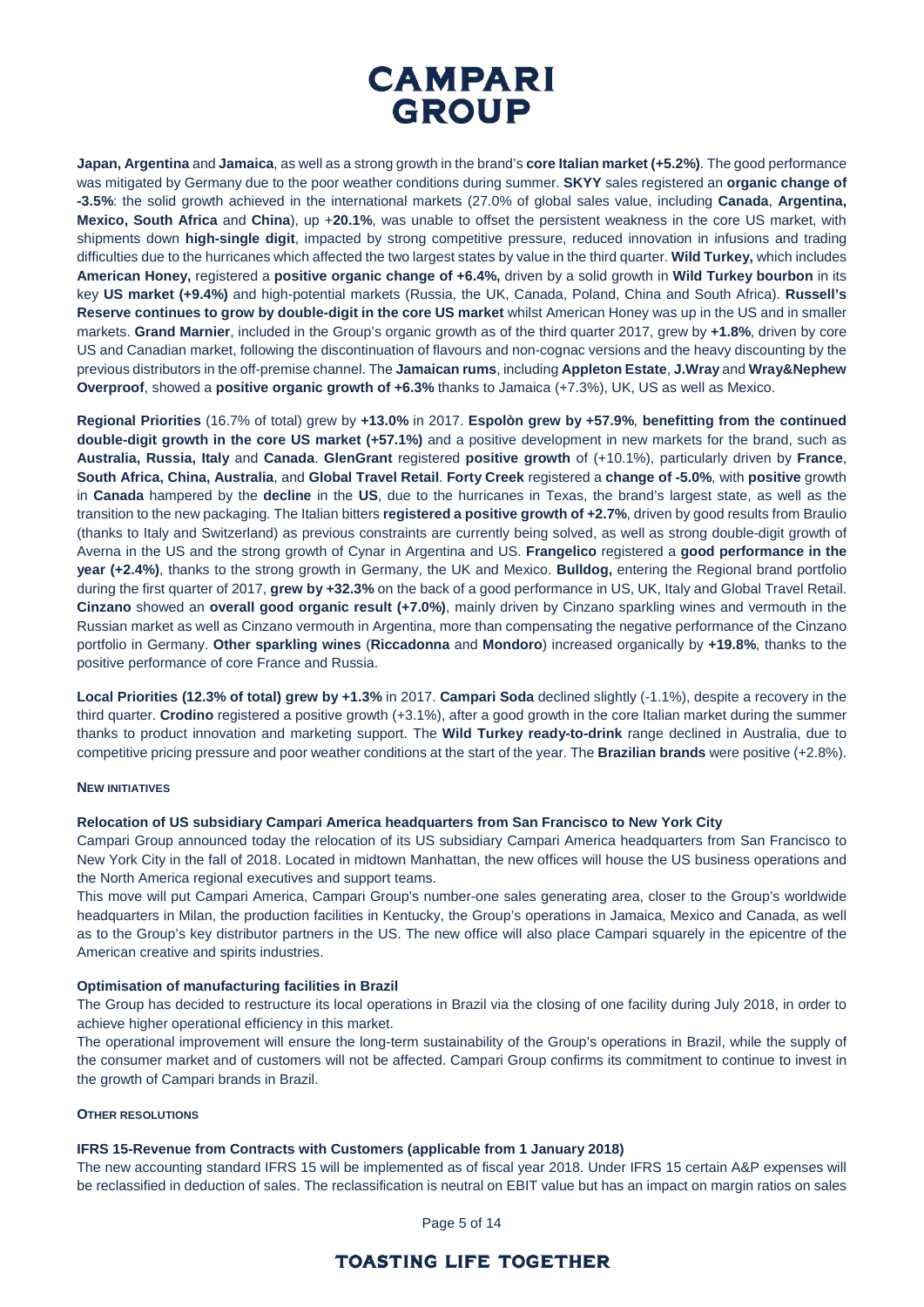post reclassification. In FY2017 restated, the reclassification under IFRS 15 implies a reduction €62.7 million in sales (-3.5%) and, by the same amount, in A&P expenses. See Appendix for FY 2017 results re-stated for IFRS 15 implementation.

**Dividend**. The Board of Directors voted to propose to the Shareholders' meeting a full year dividend of €0.05 for the fiscal year 2017 per share (+11.1% increase compared to the previous year).

The cash dividend will be payable on May 23<sup>rd</sup>, 2018 (the detachment date of the coupon n. 2, will be May 21<sup>st</sup>, 2018 pursuant to the Borsa Italiana calendar, with a record date May  $22^{nd}$ ,  $2018$ ). The Board of Directors therefore agreed to convene the Annual Shareholders Meeting on April 23<sup>rd</sup>, 2018 to approve the separate financial statements for the full year ended 31 December 2017.

**Own shares**. The Board of Directors approved a resolution to be presented to the Shareholders' meeting, in order to allow to restore the reserve of own shares, via the purchase and/or sale of own shares in the market, to be used to service the stock option plans for the Group's management, according to the limits and procedures provided by the applicable laws and regulations. The authorisation will remain valid until June 30<sup>th</sup>, 2019.

**Stock options**. The Board of Directors approved a resolution to be presented to the Shareholders' meeting approving a stock option plan pursuant to article 114-bis of the Consolidated Law on Financial Intermediation, and in accordance with the stock option Regulation in effect, granting the relevant bodies the authorization for the plan execution by June  $30<sup>th</sup>$ , 2019.

**Remuneration Report**. The Board of Directors approved a resolution to be presented to the Shareholders' meeting for approval of the Remuneration Report of officers in accordance to article 123-ter, of legislative decree 58 of February 24<sup>th</sup> 1998.

**Non-financial Declaration.** The Board of Directors of Davide Campari-Milano S.p.A. approved the non-financial declaration for the fiscal year ending 31 December 2017, in accordance with Legislative Decree No. 254/2016 implementing Directive 2014/95/EU. The non-financial declaration contains information necessary to understand the company's development, performance, position and the impact of its business activity relating to environmental, social, and employment matters, respect for human rights, anticorruption, and bribery issues relevant to the nature and operations of the entity.

*The Executive responsible for preparing Davide Campari-Milano S.p.A.'s financial reports, Paolo Marchesini, certifies-pursuant to article 154-bis, paragraph 2 of the Legislative Decree 58/1998-that the accounting disclosures in this statement correspond to the accounting documents, ledgers and entries.* 

#### *Disclaimer*

*This document contains forward-looking statements that relate to future events and future operating, economic and financial results of Campari Group. By their nature, forward-looking statements involve risk and uncertainty because they depend on the occurrence of future events and circumstances. Actual results may differ materially from those reflected in forward-looking statements due to a variety of factors, most of which are outside of the Group's control.*

*It should be noted that the company's accounts and consolidated results are currently subject to auditing.*

#### **ANALYST CONFERENCE CALL**

At **1:00 pm (CET) today, February 27th, 2018**, Campari's management will hold a conference call to present the Group's results for the full year 2017. To participate, please dial one of the following numbers:

- **from Italy: 02 805 88 11**
- **from abroad: + 44 121 281 8003**

The **presentation slides** can be downloaded before the conference call from the main investor relations page on Campari Group's website, at [http://www.camparigroup.com/en/investors.](http://www.camparigroup.com/en/investors)

A **recording of the conference call** will be available from today, February 27th, until Tuesday, March 6th, 2018.

To listen to it, please call the following numbers:

- **from Italy: 02 72495**
- **from abroad: +44 1212 818005**

(Access code: **999#**).

Page 6 of 14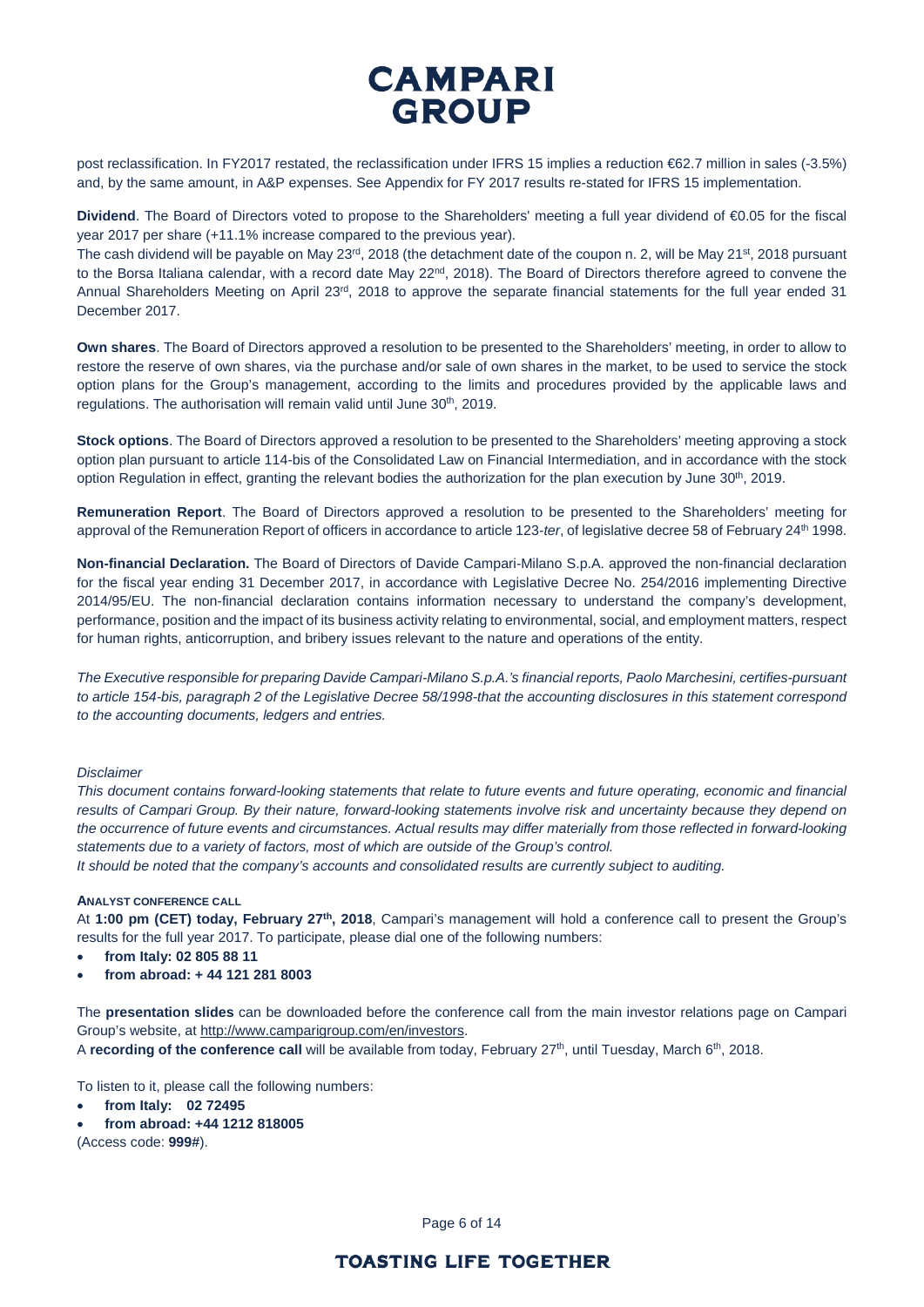#### **FOR FURTHER INFORMATION**

| <b>Investor Relations</b>       |                         |                                    |
|---------------------------------|-------------------------|------------------------------------|
| Chiara Garavini                 | Tel. +39 02 6225 330    | Email: chiara.garavini@campari.com |
| Jing He                         | Tel. +39 02 6225 832    | Email: jing.he@campari.com         |
| <b>Thomas Fahey</b>             | Tel. +44 (0)20 31009618 | Email: thomas.fahey@campari.com    |
| Elena Tiozzo                    | Tel. +39 02 6225 290    | Email: elena.tiozzo@campari.com    |
|                                 |                         |                                    |
| <b>Corporate Communications</b> |                         |                                    |
| <b>Enrico Bocedi</b>            | Tel 1+39 02 6225 680    | Email: enrico bocedi@campari.com   |

http://www.camparigroup.com/en/investor http://www.camparigroup.com/en <http://www.youtube.com/campariofficial> <https://twitter.com/GruppoCampari>

Visit *[Our Story](https://youtu.be/ilNVsU9Cigo)*

#### **ABOU[T CAMPARI GROUP](http://www.camparigroup.com/en/index.shtml)**

Campari Group is a major player in the global spirits industry, with a portfolio of over 50 premium and super premium brands, spreading across Global, Regional and Local priorities. Global Priorities, the Group's key focus, include **Aperol, Appleton Estate, Campari, SKYY**, **Wild Turkey** and **Grand Marnier**. The Group was founded in 1860 and today is the sixth-largest player worldwide in the premium spirits industry. It has a global distribution reach, trading in over 190 nations around the world with leading positions in Europe and the Americas. Campari Group's growth strategy aims to combine organic growth through strong brand building and external growth via selective acquisitions of brands and businesses.

Headquartered in Milan, Italy, Campari Group owns 18 plants worldwide and has its own distribution network in 20 countries. Campari Group employs approximately 4,000 people. The shares of the parent company Davide Campari-Milano S.p.A. (Reuters CPRI.MI - Bloomberg CPR IM) have been listed on the Italian Stock Exchange since 2001. For more information: http://www.camparigroup.com/en

Please enjoy our brands responsibly

**- Appendix to follow -**

Page 7 of 14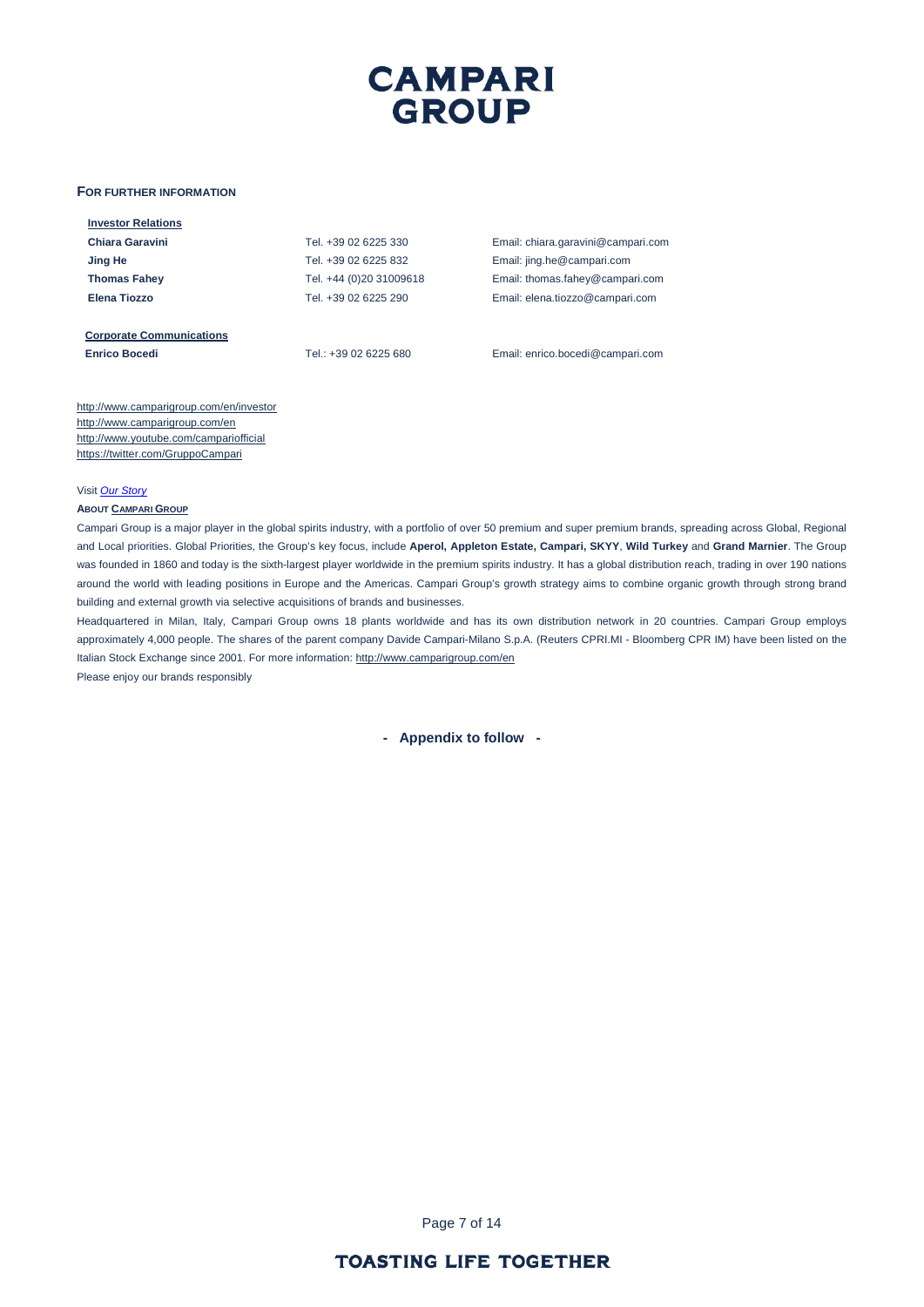## **CAMPARI GROUP**

### **Consolidated net sales breakdown by brand for full year 2017**

|                                  | % on Group<br>sales | % change, of which: |         |                                |                    |
|----------------------------------|---------------------|---------------------|---------|--------------------------------|--------------------|
|                                  |                     | total               | organic | <b>Exchange</b><br>rate effect | external<br>growth |
| Global Priorities <sup>(1)</sup> | 52.5%               | 12.9%               | 7.7%    | $-1.5%$                        | 6.7%               |
| <b>Regional Priorities</b>       | 16.7%               | 13.4%               | 13.0%   | 0.4%                           |                    |
| <b>Local Priorities</b>          | 12.3%               | 2.3%                | 1.3%    | 1.0%                           |                    |
| Rest of portfolio                | 18.5%               | $-15.3%$            | 1.6%    | $-1.1\%$                       | $-15.8%$           |
| <b>Total</b>                     | 100.0%              | 5.2%                | 6.3%    | $-0.8%$                        | $-0.4%$            |

(1) Including Grand Marnier.

## **Consolidated net sales by geographic area for the full year 2017**

|                                                    | 1 January-31 December<br>2017 |        | 1 January-31 December<br>2016 | $\frac{0}{0}$ |               |
|----------------------------------------------------|-------------------------------|--------|-------------------------------|---------------|---------------|
|                                                    | $\epsilon$ million            | $\%$   | $\epsilon$ million            | $\%$          | <b>Change</b> |
| Americas                                           | 794.2                         | 43.7%  | 726.3                         | 42.1%         | 9.3%          |
| SEMEA (Southern Europe, Middle East and<br>Africa) | 536.3                         | 29.5%  | 532.8                         | 30.9%         | 0.7%          |
| North, Central & Eastern Europe                    | 361.1                         | 19.9%  | 343.9                         | 19.9%         | 5.0%          |
| Asia Pacific                                       | 124.4                         | 6.9%   | 123.5                         | 7.2%          | 0.8%          |
| Total                                              | 1.816.0                       | 100.0% | 1,726.5                       | 100.0%        | 5.2%          |

| Breakdown of % change                           | Total<br>% Change | <b>Organic</b><br>growth | <b>Exchange</b><br>rate effect | <b>External</b><br>growth |
|-------------------------------------------------|-------------------|--------------------------|--------------------------------|---------------------------|
| Americas                                        | 9.3%              | 7.6%                     | $-2.4%$                        | 4.1%                      |
| SEMEA (Southern Europe, Middle East and Africa) | 0.7%              | 5.6%                     | 0.2%                           | $-5.1%$                   |
| North, Central & Eastern Europe                 | 5.0%              | 7.2%                     | 0.7%                           | $-2.9%$                   |
| Asia Pacific                                    | 0.8%              | $-0.8%$                  | 0.7%                           | 0.9%                      |
| <b>Total</b>                                    | 5.2%              | 6.3%                     | $-0.8%$                        | $-0.4%$                   |

### **Consolidated EBIT adjusted by geographic area for the full year 2017**

|                                                    | 1 January-31 December<br>2017 |        | 1 January-31 December<br>2016 |        | change  | change    |
|----------------------------------------------------|-------------------------------|--------|-------------------------------|--------|---------|-----------|
|                                                    | $\epsilon$ million            | $\%$   | $\epsilon$ million            | $\%$   | % total | % organic |
| Americas                                           | 171.1                         | 45.0%  | 152.4                         | 43.2%  | 12.3%   | 6.2%      |
| SEMEA (Southern Europe, Middle<br>East and Africa) | 86.2                          | 22.7%  | 91.5                          | 25.9%  | $-5.7%$ | 8.5%      |
| North, Central & Eastern Europe                    | 107.1                         | 28.1%  | 92.7                          | 26.3%  | 15.5%   | 15.0%     |
| Asia Pacific                                       | 16.2                          | 4.2%   | 15.9                          | 4.5%   | 1.4%    | $-2.5%$   |
| Total                                              | 380.5                         | 100.0% | 352.5                         | 100.0% | 7.9%    | 8.7%      |

Page 8 of 14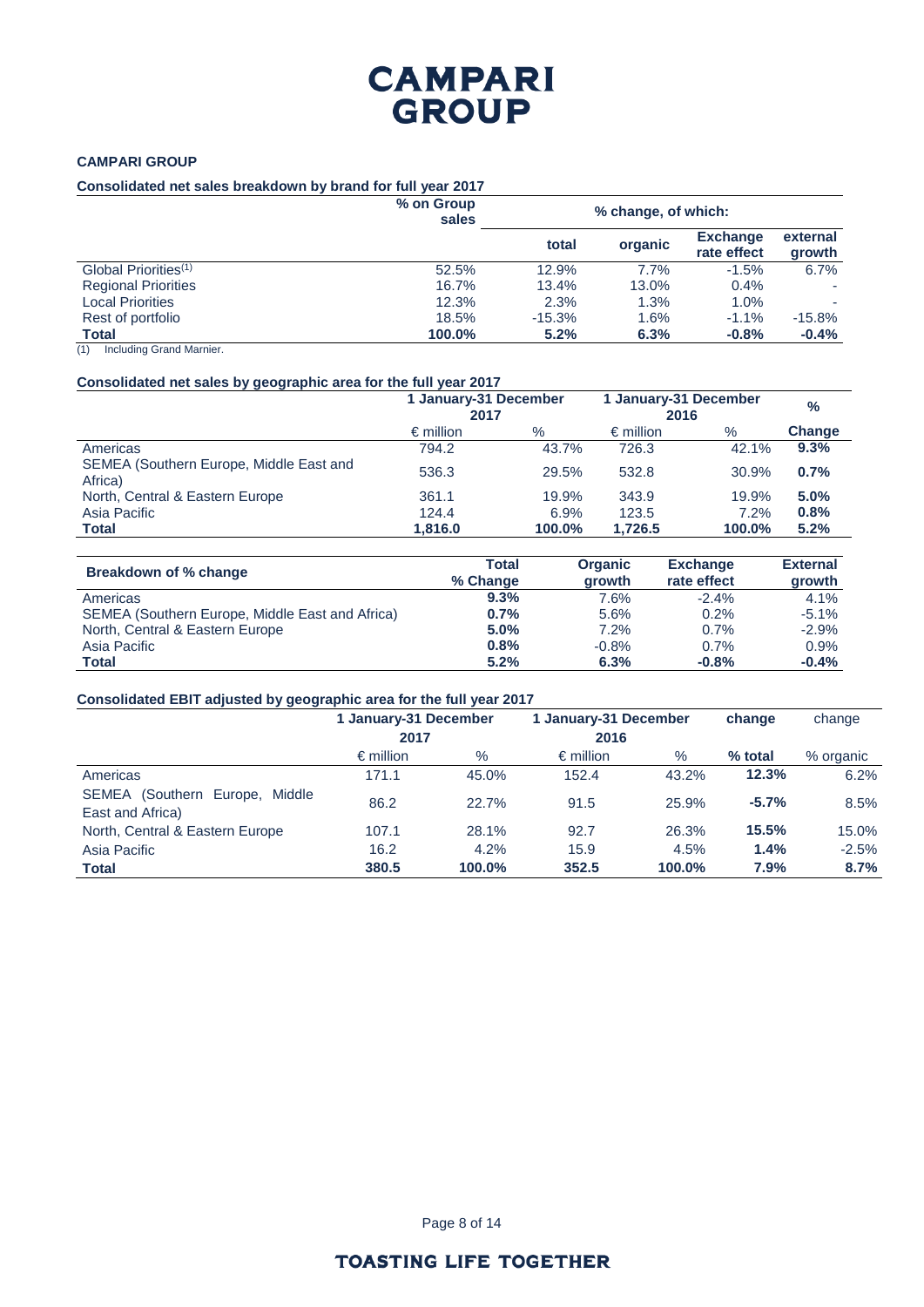### **CAMPARI GROUP**

#### **Consolidated income statement for the full year 2017**

|                                          |                    | 1 January-31 December 2017 |                    | 1 January-31 December 2016 |           |
|------------------------------------------|--------------------|----------------------------|--------------------|----------------------------|-----------|
|                                          | $\epsilon$ million | %                          | $\epsilon$ million | %                          | Change    |
| Net sales $(1)$                          | 1,816.0            | 100.0                      | 1,726.5            | 100.0                      | 5.2%      |
| Total cost of goods sold <sup>(2)</sup>  | (741.1)            | (40.8)                     | (741.9)            | (43.0)                     | $-0.1%$   |
| <b>Gross profit</b>                      | 1,075.0            | 59.2                       | 984.6              | 57.0                       | 9.2%      |
| Advertising and promotion                | (342.5)            | (18.9)                     | (308.6)            | (17.9)                     | 11.0%     |
| <b>Contribution after A&amp;P</b>        | 732.4              | 40.3                       | 676.0              | 39.2                       | 8.3%      |
| $SG&A^{(3)}$                             | (351.9)            | (19.4)                     | (323.5)            | (18.7)                     | 8.8%      |
| EBIT adjusted <sup>(4)</sup>             | 380.5              | 21.0                       | 352.5              | 20.4                       | 7.9%      |
| Adjustments                              | 13.9               | 0.8                        | (33.2)             | (1.9)                      | $-141.8%$ |
| <b>Operating profit=EBIT</b>             | 394.3              | 21.7                       | 319.4              | 18.5                       | 23.5%     |
| Financial income (expenses)              | (40.0)             | (2.2)                      | (58.6)             | (3.4)                      | $-31.6%$  |
| Adjustments to financial income          | (24.8)             | (1.4)                      | (24.6)             | (1.4)                      | 0.7%      |
| (expenses)                               |                    |                            |                    |                            |           |
| Put option income (charges)              | (2.8)              | (0.2)                      | 0.6                |                            |           |
| <b>Profit before taxes</b>               | 326.7              | 18.0                       | 236.7              | 13.7                       | 38.0%     |
| and non-controlling interests            |                    |                            |                    |                            |           |
| Group profit before taxes adjusted       | 337.7              | 18.6                       | 294.5              | 17.1                       | 14.6%     |
| Income Tax expense                       | 29.7               | 1.6                        | (70.5)             | (4.1)                      | $-142.1%$ |
| <b>Net Profit</b>                        | 356.4              | 19.6                       | 166.3              | 9.6                        | 114.3%    |
| Minority interests                       |                    |                            |                    |                            |           |
| Group net profit                         | 356.4              | 19.6                       | 166.3              | 9.6                        | 114.3%    |
| Group net profit adjusted <sup>(5)</sup> | 233.4              | 12.9                       | 198.6              | 11.5                       | 17.5%     |
|                                          |                    |                            |                    |                            |           |
| Depreciation and amortisation            | (57.1)             | (3.1)                      | (52.7)             | (3.1)                      | 8.3%      |
| <b>EBITDA adjusted</b> <sup>(4)</sup>    | 437.6              | 24.1                       | 405.3              | 23.5                       | 8.0%      |
| <b>EBITDA</b>                            | 451.4              | 24.9                       | 372.1              | 21.6                       | 21.3%     |

(1) Net of discounts and excise duties.<br>
(2) Includes cost of material, production<br>
(3) Includes selling, general and admin (2) Includes cost of material, production and logistics costs.

(3) Includes selling, general and administrative costs.

(4) EBITDA and EBIT before operating adjustments in full year 2017 and full year 2016. In full year 2017 positive operating adjustments of €13.9 million, mainly driven by the capital gains on Carolans and Irish Mist brand disposal of €49.7 million.

(5) Group net profit before operating and financial adjustments of €(11.0) million pre-tax, and fiscal effects and tax benefits of overall €133.9 million (of which fiscal effects on operating and financial adjustments and other tax adjustments of €7.2 million, one-off non-cash reduction in US deferred tax liability, recorded in the previous years, as €81.9 million, and 'Patent Box' tax benefit of €44.8 million, consisting of €12.0 million for the fiscal year 2015, €15.5 million for the fiscal year 2016 and €17.3 million for the fiscal year 2017).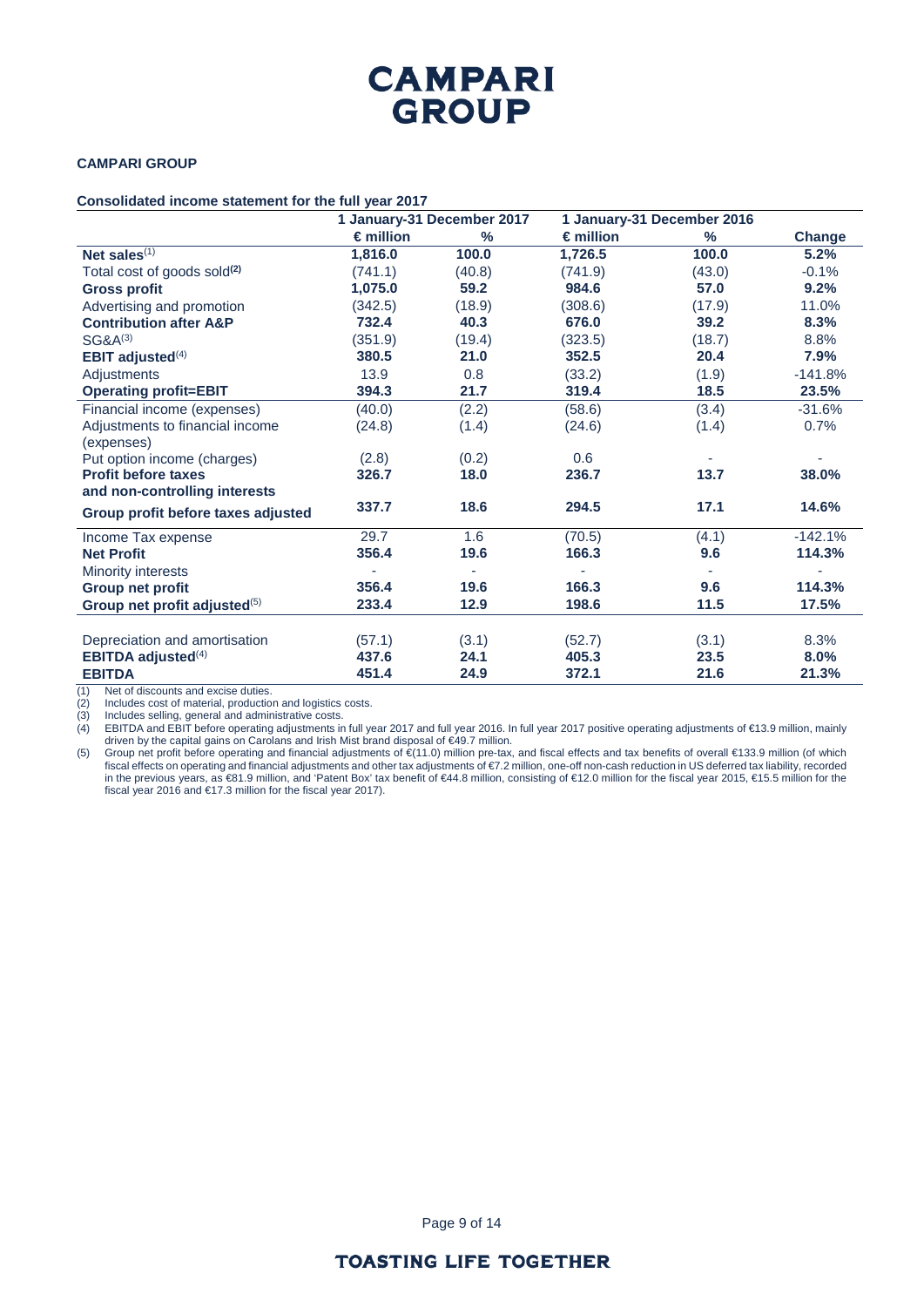### **Consolidated balance sheet as of 31 December 2017**

|                                                            | 31 December                | 31 December                               |
|------------------------------------------------------------|----------------------------|-------------------------------------------|
|                                                            | 2017<br>$\epsilon$ million | 2016<br>$\epsilon$ million <sup>(1)</sup> |
| <b>ASSETS</b>                                              |                            |                                           |
| <b>Non-current assets</b>                                  |                            |                                           |
| Net tangible fixed assets                                  | 430.9                      | 509.6                                     |
| <b>Biological assets</b>                                   | 1.0                        | 7.8                                       |
| Investment property                                        | 120.9                      | 122.6                                     |
| Goodwill and trademarks                                    | 2,302.7                    | 2,490.9                                   |
| Intangible assets with a finite life                       | 32.8                       | 26.3                                      |
| Deferred tax assets                                        | 43.1                       | 35.2                                      |
| Other non-current assets                                   | 46.5                       | 64.3                                      |
| <b>Total non-current assets</b>                            | 2,978.0                    | 3.256.7                                   |
| <b>Current assets</b>                                      |                            |                                           |
| Inventories                                                | 491.4                      | 536.1                                     |
| Current biological assets                                  | 0.4                        | 7.5                                       |
| Trade receivables                                          | 317.5                      | 306.3                                     |
| Short-term financial receivables                           | 9.3                        | 7.2                                       |
| Cash and cash equivalents                                  | 514.5                      | 354.1                                     |
| Income tax receivables                                     | 28.6                       | 12.3                                      |
| Other receivables                                          | 31.8                       | 26.8                                      |
| <b>Total current assets</b>                                | 1,393.4                    | 1.250.2                                   |
| Assets held for sale                                       | 47.7                       | 43.0                                      |
| <b>Total assets</b>                                        | 4,419.1                    | 4,549.9                                   |
| <b>LIABILITIES AND SHAREHOLDERS' EQUITY</b>                |                            |                                           |
| Shareholders' equity                                       | 58.1                       | 58.1                                      |
| Share capital<br><b>Reserves</b>                           | 1,884.5                    | 1,841.9                                   |
| Parent company's portion of shareholders' equity           | 1,942.6                    | 1,900.0                                   |
| Non-controlling interests' portion of shareholders' equity |                            |                                           |
| Total shareholders' equity                                 | 1,942.6                    | 1,900.0                                   |
| <b>Non-current liabilities</b>                             |                            |                                           |
| <b>Bonds</b>                                               | 995.6                      | 992.4                                     |
| Other non-current liabilities                              | 493.6                      | 459.5                                     |
| Defined benefit obligations                                | 34.4                       | 36.4                                      |
| Provisions for risks and charges                           | 123.7                      | 93.3                                      |
| Deferred tax liabilities                                   | 364.0                      | 482.9                                     |
| <b>Total non-current liabilities</b>                       | 2,011.3                    | 2,064.6                                   |
| <b>Current liabilities</b>                                 |                            |                                           |
| Payables to banks                                          | 13.8                       | 106.9                                     |
| Other financial liabilities                                | 62.1                       | 58.5                                      |
| Payables to suppliers                                      | 225.6                      | 262.5                                     |
| Income tax payables                                        | 21.8                       | 14.0                                      |
| Other current liabilities                                  | 141.7                      | 138.8                                     |
| <b>Total current liabilities</b>                           | 465.1                      | 580.8                                     |
| Liabilities held for sale                                  | 0.1                        | 4.6                                       |
| <b>Total liabilities</b>                                   | 2,476.5                    | 2,649.9                                   |
| Total liabilities and shareholders' equity                 | 4,419.1                    | 4,549.9                                   |

<sup>(1)</sup> After reclassifications to the opening balance sheet as a result of the final purchase price allocation of the Grand Marnier acquisition values.

Page 10 of 14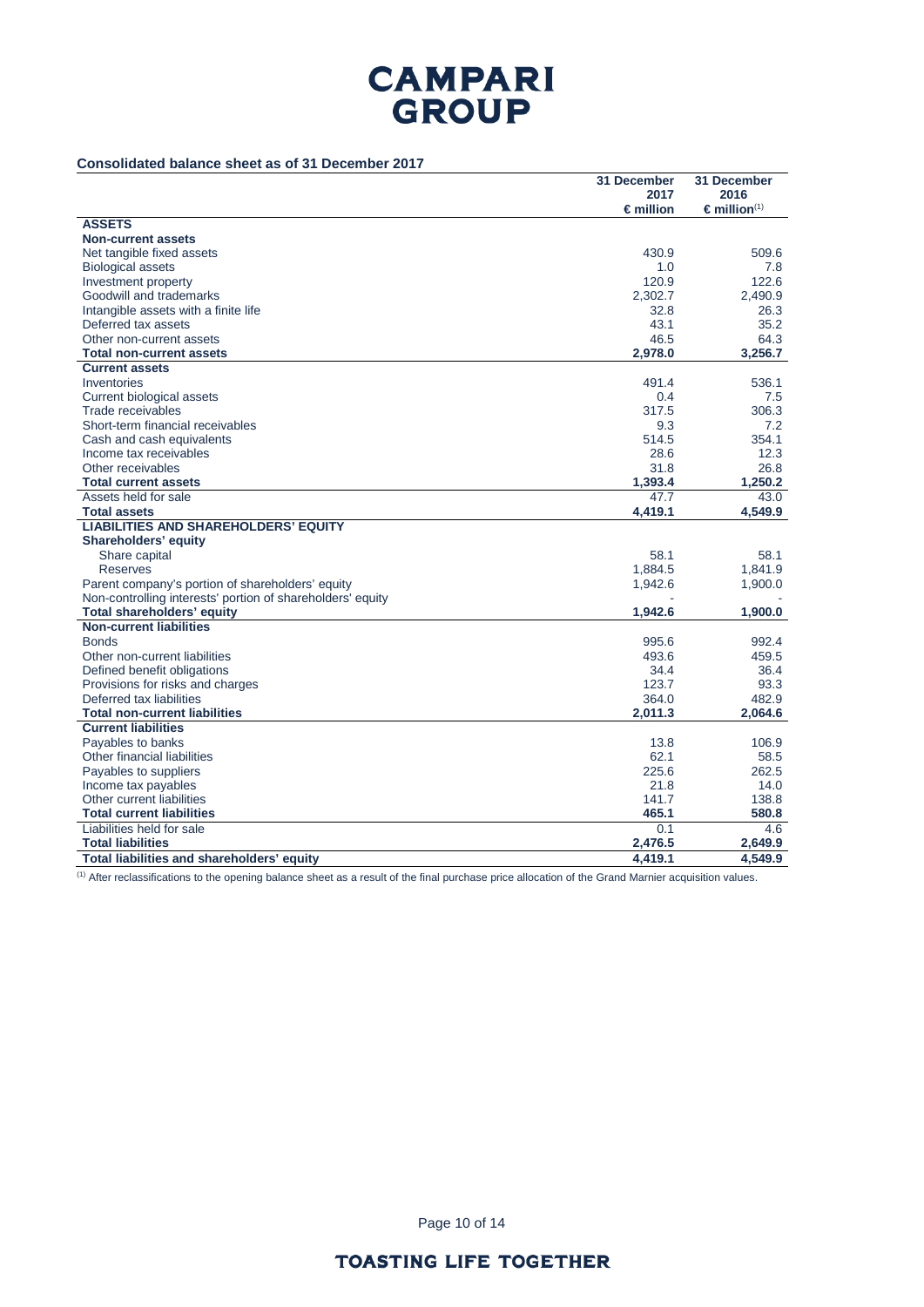### **Consolidated cash flow statement as of 31 December 2017**

|                                                                                 |                    | 31 December 2017 31 December 2016 |
|---------------------------------------------------------------------------------|--------------------|-----------------------------------|
|                                                                                 | $\epsilon$ million | $\epsilon$ million                |
| <b>EBITDA adjusted</b>                                                          | 437.6              | 405.3                             |
| Adjustments to operating profit                                                 | (26.5)             | 6.8                               |
| <b>Taxes paid</b>                                                               | (41.3)             | (46.6)                            |
| Cash flow from operating activities before changes in working capital           | 369.9              | 365.5                             |
| Changes in net operating working capital                                        | (58.6)             | 29.9                              |
| Cash flow from operating activities                                             | 311.3              | 395.4                             |
| Net interests paid                                                              | (27.0)             | (71.5)                            |
| Adjustments to financial income (charges)                                       | (24.8)             | (24.6)                            |
| Cash flow used for investment                                                   | (32.5)             | (56.1)                            |
| Free cash flow                                                                  | 227.0              | 243.2                             |
| (Acquisition) sale of companies or business division                            | 123.6              | (429.9)                           |
| Financial position of acquired and sold companies                               | 23.4               | 33.9                              |
| Sale and purchase of brands and rights, and payment of put option and earn      | (0.2)              | (0.3)                             |
| outs<br>Dividend paid out by the Parent Company                                 | (52.1)             | (52.1)                            |
| Other changes                                                                   | (54.3)             |                                   |
| Total cash flow used in other activities                                        | 40.4               | (7.2)<br>(455.6)                  |
| Exchange rate differences and other changes                                     | (28.4)             | 26.5                              |
| Change in net financial position due to operating activities                    | 239.0              | (186.0)                           |
| Change in payable for the exercise of put options and earn out payments         | (21.0)             | (192.7)                           |
| Re-classifications to the opening balance sheet                                 | (7.2)              |                                   |
| Receivables arising from business disposals                                     |                    | 5.0                               |
| Net cash flow of the period=change in net financial position                    | 210.8              | (373.7)                           |
|                                                                                 |                    |                                   |
| Net financial position at the beginning of the period reclassified <sup>1</sup> | (1, 192.4)         | (825.8)                           |
| Net financial position at the end of the period reclassified <sup>1</sup>       | (981.5)            | (1, 192.4)                        |
| Net financial position at the end of the period published                       | (981.5)            | (1, 199.5)                        |

1After reclassifications of €7.2 million to the opening balance sheet of 2017 as a result of the final purchase price allocation of the Grand Marnier acquisition values.

Page 11 of 14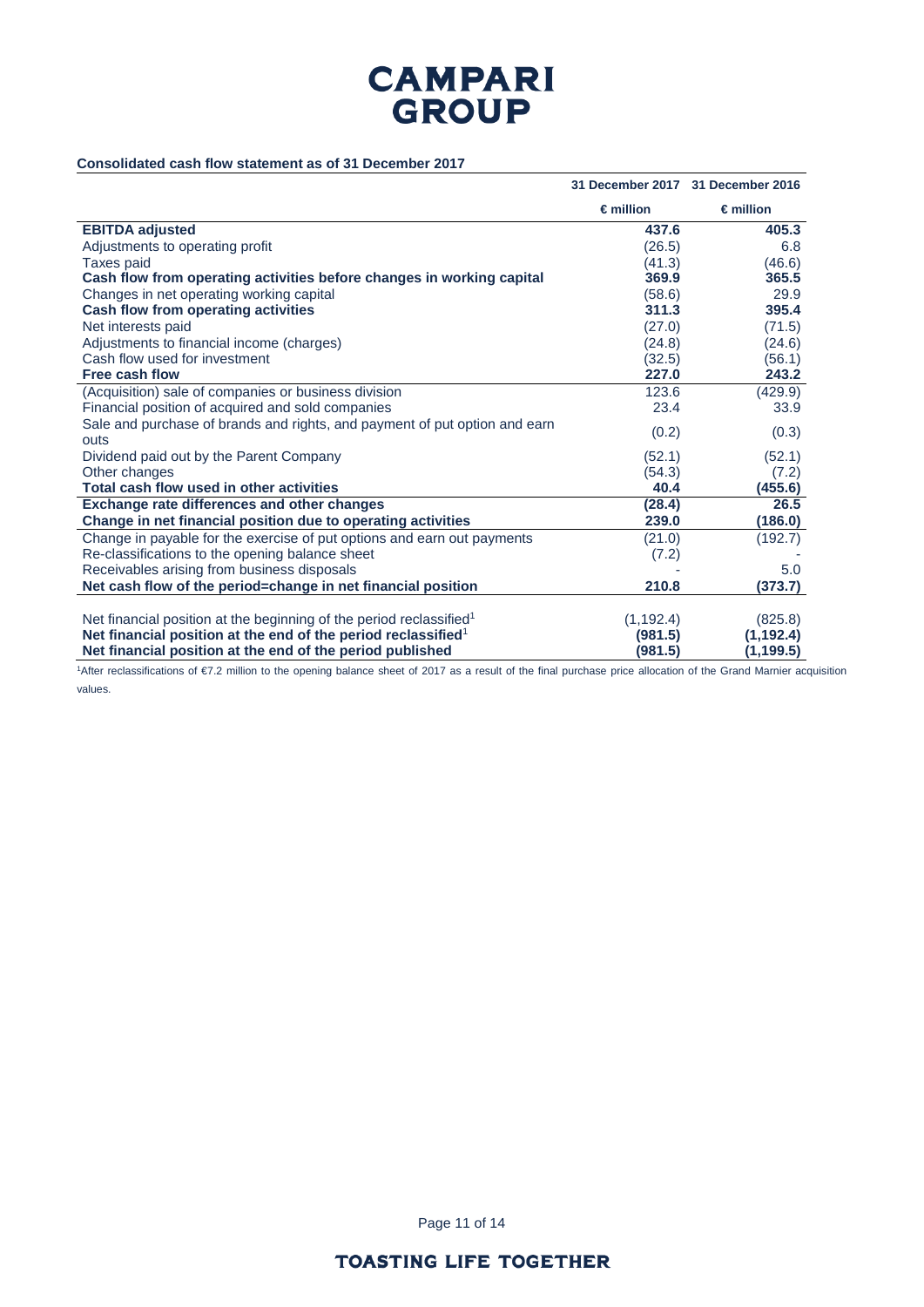### **CAMPARI GROUP**

### **Consolidated net sales breakdown by brand for full year 2017 restated for IFRS 15 implementation**

|                            | 2017 reported (before)<br>IFRS15 implementation) |        | 2017 restated (after<br>IFRS15 implementation) | <b>Change</b> (restated<br>vs. reported) |                    |         |
|----------------------------|--------------------------------------------------|--------|------------------------------------------------|------------------------------------------|--------------------|---------|
|                            | $\epsilon$ million                               | %      | $\epsilon$ million                             | %                                        | $\epsilon$ million | $\%$    |
| <b>Global Priorities</b>   | 953.6                                            | 52.5%  | 912.7                                          | 52.1%                                    | $-40.9$            | $-4.3%$ |
| <b>Regional Priorities</b> | 303.3                                            | 16.7%  | 290.2                                          | 16.5%                                    | $-13.2$            | $-4.3%$ |
| <b>Local Priorities</b>    | 223.5                                            | 12.3%  | 219.6                                          | 12.5%                                    | $-3.9$             | $-1.7%$ |
| Rest of portfolio          | 335.6                                            | 18.5%  | 330.9                                          | 18.9%                                    | $-4.7$             | $-1.4%$ |
| <b>Total</b>               | 1.816.0                                          | 100.0% | 1.753.4                                        | 100.0%                                   | $-62.7$            | $-3.5%$ |

### **Consolidated net sales by geographic area for the full year 2017 restated for IFRS 15 implementation**

|                                                 | 2017 reported (before)<br>IFRS15 implementation) |        | 2017 restated (after<br>IFRS15 implementation) | <b>Change</b> (restated<br>vs. reported) |                    |               |
|-------------------------------------------------|--------------------------------------------------|--------|------------------------------------------------|------------------------------------------|--------------------|---------------|
|                                                 | $\epsilon$ million                               | $\%$   | $\epsilon$ million                             | $\%$                                     | $\epsilon$ million | $\frac{9}{6}$ |
| Americas                                        | 794.2                                            | 43.7%  | 783.6                                          | 44.7%                                    | $-10.6$            | $-1.3%$       |
| SEMEA (Southern Europe, Middle East and Africa) | 536.3                                            | 29.5%  | 501.2                                          | 28.6%                                    | $-35.1$            | $-6.5%$       |
| North, Central & Eastern Europe                 | 361.1                                            | 19.9%  | 347.2                                          | 19.8%                                    | $-13.9$            | $-3.9%$       |
| Asia Pacific                                    | 124.4                                            | 6.9%   | 121.3                                          | 6.9%                                     | $-3.1$             | $-2.5%$       |
| <b>Total</b>                                    | 1.816.0                                          | 100.0% | 1.753.4                                        | 100.0%                                   | $-62.7$            | $-3.5%$       |

### **Consolidated EBIT adjusted by geographic area for the full year 2017 restated for IFRS 15 implementation**

|                                                 | 2017 reported (before)<br>IFRS15 implementation) |        | 2017 restated (after IFRS15<br>implementation) | <b>Change</b> (restated<br>vs. reported) |                    |      |
|-------------------------------------------------|--------------------------------------------------|--------|------------------------------------------------|------------------------------------------|--------------------|------|
|                                                 | $\epsilon$ million                               | %      | $\epsilon$ million                             | $\%$                                     | $\epsilon$ million | $\%$ |
| Americas                                        | 171.1                                            | 45.0%  | 171.1                                          | 45.0%                                    | 0.0                | 0.0% |
| SEMEA (Southern Europe, Middle East and Africa) | 86.2                                             | 22.7%  | 86.2                                           | 22.7%                                    | 0.0                | 0.0% |
| North, Central & Eastern Europe                 | 107.1                                            | 28.1%  | 107.1                                          | 28.1%                                    | 0.0                | 0.0% |
| Asia Pacific                                    | 16.2                                             | 4.2%   | 16.2                                           | 4.2%                                     | 0.0                | 0.0% |
| <b>Total</b>                                    | 380.5                                            | 100.0% | 380.5                                          | $100.0\%$                                | 0.0                | 0.0% |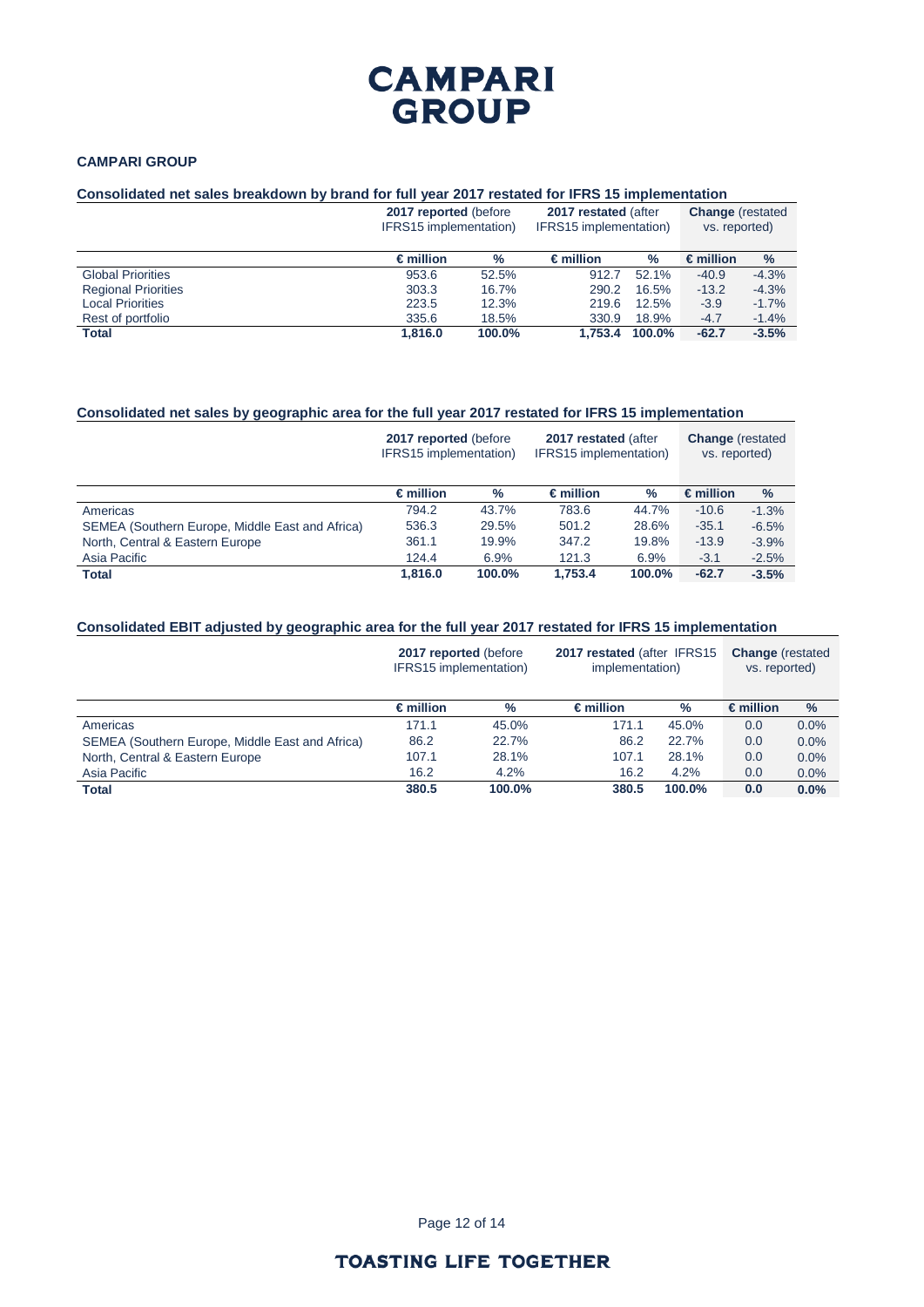

## **Consolidated income statement for the full year 2017 restated for IFRS 15 implementation**

|                                   | 2017 reported (before IFRS15<br>implementation) |               | 2017 restated (after IFRS15<br>implementation) |        | <b>Change</b> (restated vs. reported) |          |
|-----------------------------------|-------------------------------------------------|---------------|------------------------------------------------|--------|---------------------------------------|----------|
|                                   | $\epsilon$ million                              | $\frac{9}{6}$ | $\epsilon$ million                             | $\%$   | $\epsilon$ million                    | $\%$     |
| <b>Net sales</b>                  | 1,816.0                                         | 100.0         | 1,753.4                                        | 100.0  | (62.7)                                | $-3.5%$  |
| Total cost of goods sold          | (741.1)                                         | (40.8)        | (741.1)                                        | (42.3) |                                       |          |
| <b>Gross profit</b>               | 1,075.0                                         | 59.2          | 1,012.3                                        | 57.7   | (62.7)                                | $-5.8%$  |
| Advertising and promotion         | (342.5)                                         | (18.9)        | (279.9)                                        | (16.0) | 62.7                                  | $-18.3%$ |
| <b>Contribution after A&amp;P</b> | 732.4                                           | 40.3          | 732.4                                          | 41.8   |                                       |          |
| SG&A                              | (351.9)                                         | (19.4)        | (351.9)                                        | (20.1) |                                       |          |
| <b>EBIT adjusted</b>              | 380.5                                           | 21.0          | 380.5                                          | 21.7   |                                       |          |
| Adjustments                       | 13.9                                            | 0.8           | 13.9                                           | 0.8    |                                       |          |
| <b>Operating profit=EBIT</b>      | 394.3                                           | 21.7          | 394.3                                          | 22.5   | ٠                                     | ٠        |
| Financial income (expenses)       | (40.0)                                          | (2.2)         | (40.0)                                         | (2.3)  | ۰                                     | ٠        |
| Adjustments to financial income   | (24.8)                                          | (1.4)         | (24.8)                                         | (1.4)  |                                       |          |
| (expenses)                        |                                                 |               |                                                |        |                                       |          |
| Put option income (charges)       | (2.8)                                           | (0.2)         | (2.8)                                          | (0.2)  |                                       |          |
| <b>Profit before taxes</b>        | 326.7                                           | 18.0          | 326.7                                          | 18.6   |                                       |          |
| and non-controlling interests     |                                                 |               |                                                |        |                                       |          |
| Income Tax expense                | 29.7                                            | 1.6           | 29.7                                           | 1.7    | ۰                                     | ۰        |
| <b>Net Profit</b>                 | 356.4                                           | 19.6          | 356.4                                          | 20.3   |                                       |          |
| Minority interests                |                                                 |               |                                                |        |                                       |          |
| <b>Group net profit</b>           | 356.4                                           | 19.6          | 356.4                                          | 20.3   |                                       |          |
| Group net profit adjusted         | 233.4                                           | 12.9          | 233.4                                          | 13.3   | ۰                                     |          |
|                                   |                                                 |               |                                                |        |                                       |          |
| Depreciation and amortisation     | (57.1)                                          | (3.1)         | (57.1)                                         | (3.3)  |                                       |          |
| <b>EBITDA adjusted</b>            | 437.6                                           | 24.1          | 437.6                                          | 25.0   |                                       |          |
| <b>EBITDA</b>                     | 451.4                                           | 24.9          | 451.4                                          | 25.7   |                                       |          |

Page 13 of 14